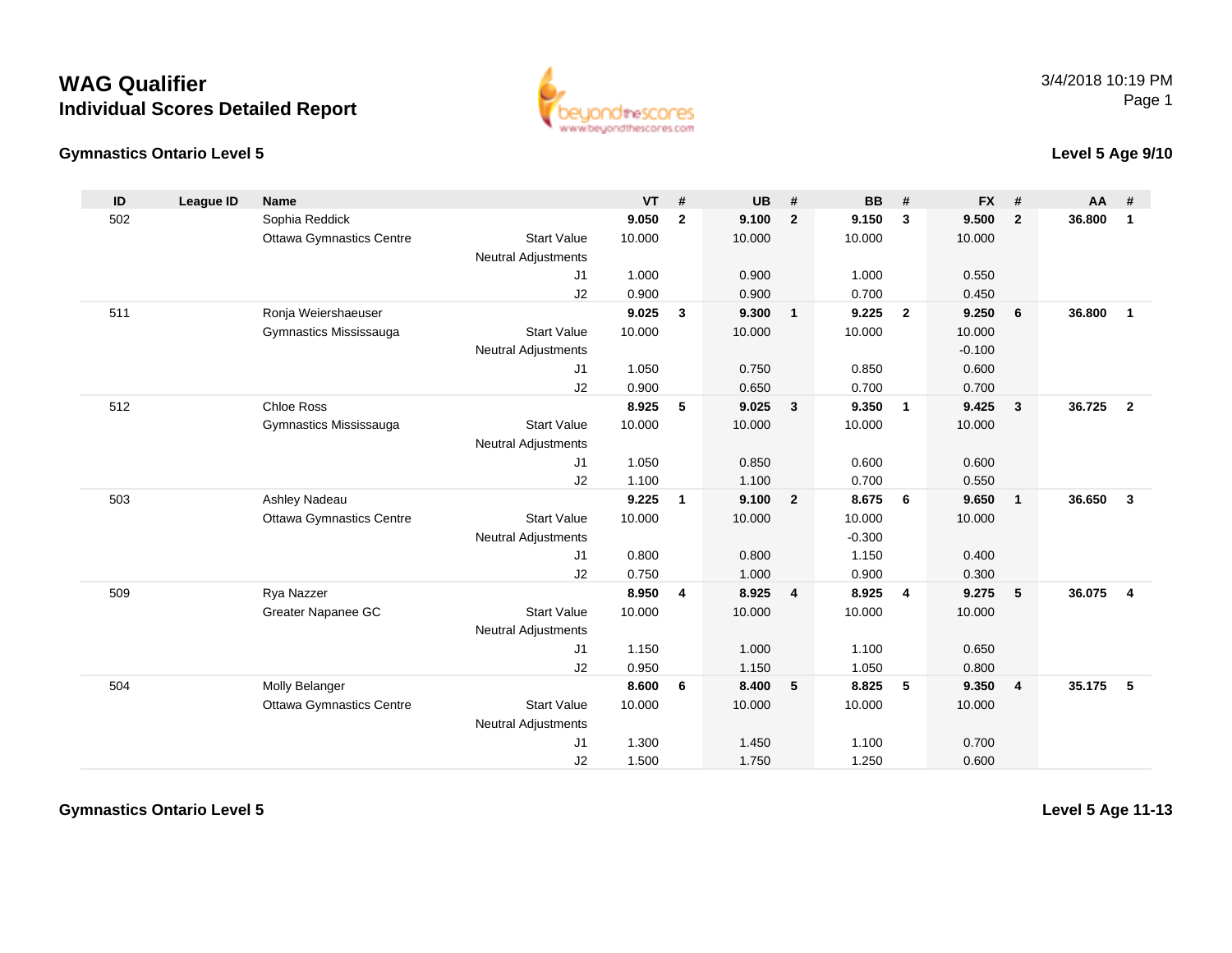# **WAG QualifierIndividual Scores Detailed Report**



| ID  | League ID | <b>Name</b>                     |                            | <b>VT</b> | #              | <b>UB</b> | #              | <b>BB</b> | #                       | $FX$ # |                         | AA     | #                       |
|-----|-----------|---------------------------------|----------------------------|-----------|----------------|-----------|----------------|-----------|-------------------------|--------|-------------------------|--------|-------------------------|
| 513 |           | Lena Staszak                    |                            | 9.100     | $\mathbf{2}$   | 9.025     | 3              | 8.950     | $\overline{2}$          | 9.650  | $\overline{\mathbf{1}}$ | 36.725 | $\overline{1}$          |
|     |           | Kingston Gymnastics             | <b>Start Value</b>         | 10.000    |                | 10.000    |                | 10.000    |                         | 10.000 |                         |        |                         |
|     |           |                                 | Neutral Adjustments        |           |                |           |                |           |                         |        |                         |        |                         |
|     |           |                                 | J1                         | 0.850     |                | 1.000     |                | 0.950     |                         | 0.400  |                         |        |                         |
|     |           |                                 | J2                         | 0.950     |                | 0.950     |                | 1.150     |                         | 0.300  |                         |        |                         |
| 515 |           | Hayden Ashley                   |                            | 8.950     | 4              | 9.125     | $\mathbf{1}$   | 9.075     | $\overline{1}$          | 9.500  | $\overline{\mathbf{2}}$ | 36.650 | $\overline{\mathbf{2}}$ |
|     |           | Toronto Premier Gym Club        | <b>Start Value</b>         | 10.000    |                | 10.000    |                | 10.000    |                         | 10.000 |                         |        |                         |
|     |           |                                 | <b>Neutral Adjustments</b> |           |                |           |                |           |                         |        |                         |        |                         |
|     |           |                                 | J1                         | 1.100     |                | 0.800     |                | 1.000     |                         | 0.500  |                         |        |                         |
|     |           |                                 | J2                         | 1.000     |                | 0.950     |                | 0.850     |                         | 0.500  |                         |        |                         |
| 514 |           | <b>Gracie McDonell</b>          |                            | 9.350     | $\mathbf{1}$   | 9.100     | $\overline{2}$ | 8.300     | $\overline{\mathbf{3}}$ | 9.225  | $\overline{4}$          | 35.975 | $\overline{\mathbf{3}}$ |
|     |           | Kingston Gymnastics             | <b>Start Value</b>         | 10.000    |                | 10.000    |                | 10.000    |                         | 10.000 |                         |        |                         |
|     |           |                                 | <b>Neutral Adjustments</b> |           |                |           |                |           |                         |        |                         |        |                         |
|     |           |                                 | J1                         | 0.700     |                | 0.850     |                | 1.900     |                         | 0.800  |                         |        |                         |
|     |           |                                 | J2                         | 0.600     |                | 0.950     |                | 1.500     |                         | 0.750  |                         |        |                         |
| 516 |           | Evan Crombeen                   |                            | 9.075     | $\mathbf{3}$   | 8.750     | $\overline{4}$ | 8.300     | $\overline{\mathbf{3}}$ | 9.450  | $\overline{\mathbf{3}}$ | 35.575 | $\overline{4}$          |
|     |           | <b>Toronto Premier Gym Club</b> | <b>Start Value</b>         | 10.000    |                | 10.000    |                | 10.000    |                         | 10.000 |                         |        |                         |
|     |           |                                 | <b>Neutral Adjustments</b> |           |                |           |                |           |                         |        |                         |        |                         |
|     |           |                                 | J1                         | 0.950     |                | 1.200     |                | 1.700     |                         | 0.600  |                         |        |                         |
|     |           |                                 | J2                         | 0.900     |                | 1.300     |                | 1.700     |                         | 0.500  |                         |        |                         |
| 507 |           | Gabby Cammaart                  |                            | 8.950     | $\overline{4}$ | 8.450     | $-5$           | 7.400     | $\overline{4}$          | 9.025  | 5                       | 33.825 | - 5                     |
|     |           | Greater Napanee GC              | <b>Start Value</b>         | 10.000    |                | 10.000    |                | 10.000    |                         | 10.000 |                         |        |                         |
|     |           |                                 | <b>Neutral Adjustments</b> |           |                |           |                |           |                         |        |                         |        |                         |
|     |           |                                 | J1                         | 1.100     |                | 1.400     |                | 2.400     |                         | 1.000  |                         |        |                         |
|     |           |                                 | J <sub>2</sub>             | 1.000     |                | 1.700     |                | 2.800     |                         | 0.950  |                         |        |                         |

### **Gymnastics Ontario Level 5**

**Level 5 Age 14/15**

| ID  | League ID | <b>Name</b>        |                            | $VT$ # |   | <b>UB</b> | # | <b>BB</b> | #      | <b>FX</b> | #                       | AA .   | #              |
|-----|-----------|--------------------|----------------------------|--------|---|-----------|---|-----------|--------|-----------|-------------------------|--------|----------------|
| 508 |           | Emma Dillon        |                            | 8.900  | 5 | 9.075     |   | 8.750     | $_{3}$ | 9.100     | $\overline{\mathbf{2}}$ | 35.825 |                |
|     |           | Greater Napanee GC | <b>Start Value</b>         | 10.000 |   | 10.000    |   | 10.000    |        | 10.000    |                         |        |                |
|     |           |                    | <b>Neutral Adjustments</b> |        |   |           |   |           |        |           |                         |        |                |
|     |           |                    | J1                         | 1.200  |   | 0.850     |   | 1.250     |        | 0.900     |                         |        |                |
|     |           |                    | J2                         | 1.000  |   | 1.000     |   | 1.250     |        | 0.900     |                         |        |                |
| 506 |           | Sarah McDonald     |                            | 9.0004 |   | 8.575 2   |   | 9.075     |        | 9.000     | -4                      | 35.650 | $\overline{2}$ |
|     |           | <b>Brockville</b>  | <b>Start Value</b>         | 10.000 |   | 10.000    |   | 10.000    |        | 10.000    |                         |        |                |
|     |           |                    | <b>Neutral Adjustments</b> |        |   |           |   | $-0.100$  |        |           |                         |        |                |
|     |           |                    | J1                         | 1.100  |   | 1.450     |   | 0.850     |        | 1.050     |                         |        |                |